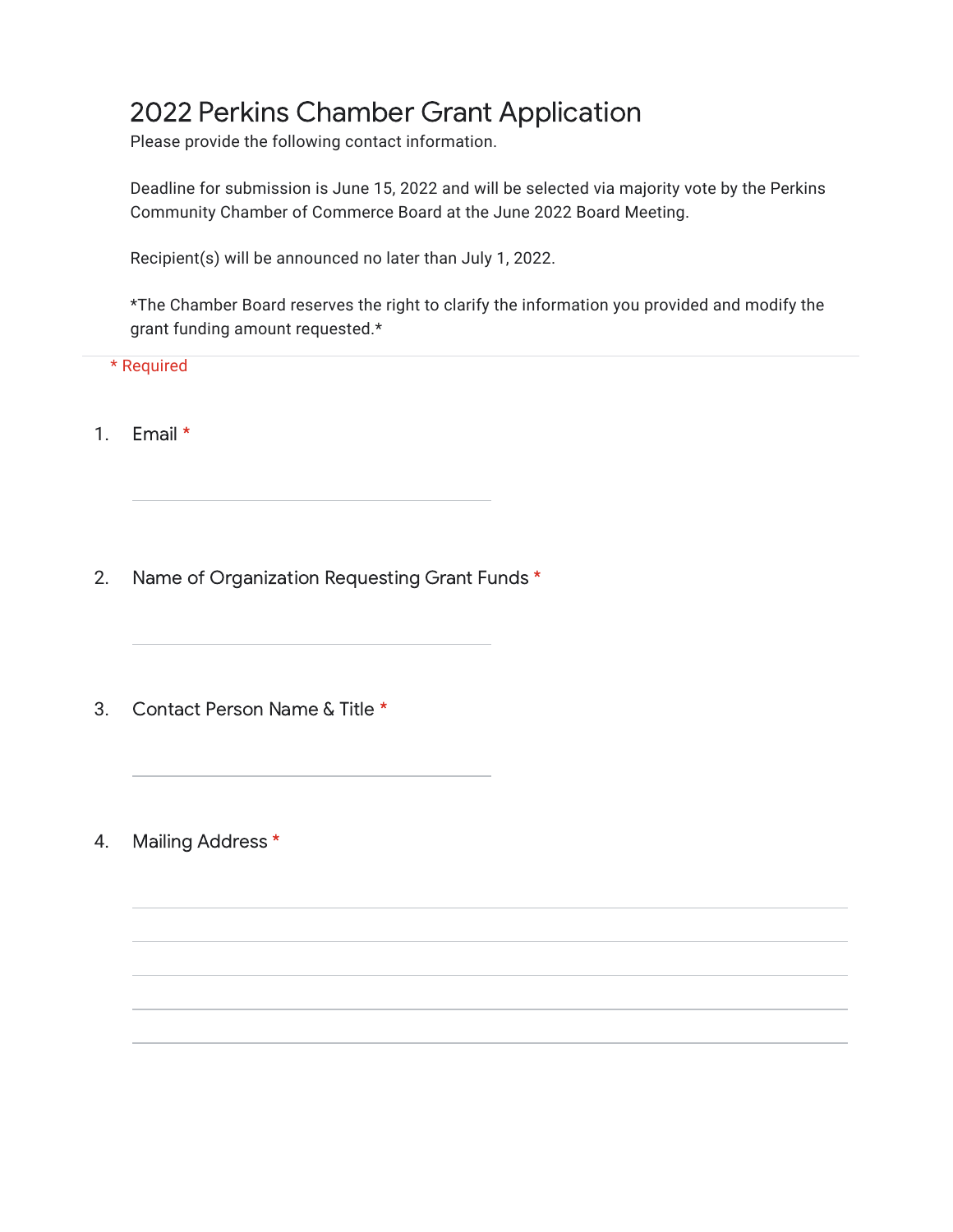- 5. Street Address
- 6. Phone Number \*
- 7. Website Address

Organization Information

- 8. What year was your organization started? \*
- 9. What geographical area do you serve? \*
- 10. Who does your organization serve and how many individuals benefit from your efforts? \*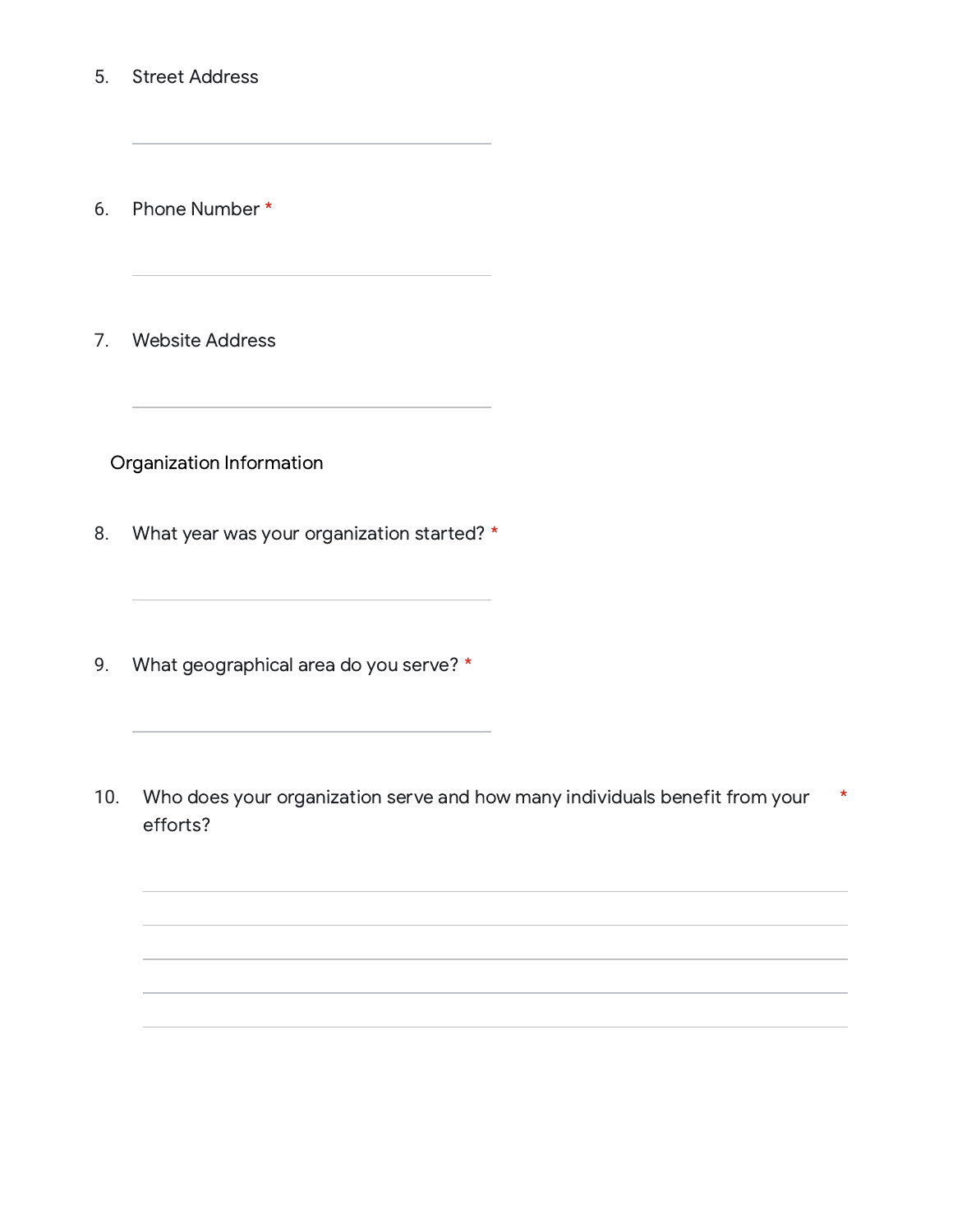11. Has your organization participated in the past or plan to participate in the future  $*$ in any events hosted by chamber? If so, please explain. (IE Golf Tournament, Perkins Day Out, Plaza Palooza, Old Settlers Day, Old Fashion Country Christmas, etc.)



12. Has vour organization received funds from Perkins Chamber of Commerce in the \* past?

*Mark only one oval.*

|  | Yes |
|--|-----|
|  | No  |

13. Is your organization a member of the Perkins Chamber of Commerce? \*

*Mark only one oval.*

Yes No

14. Please provide a brief description of the history, size, and mission of your organization. \*

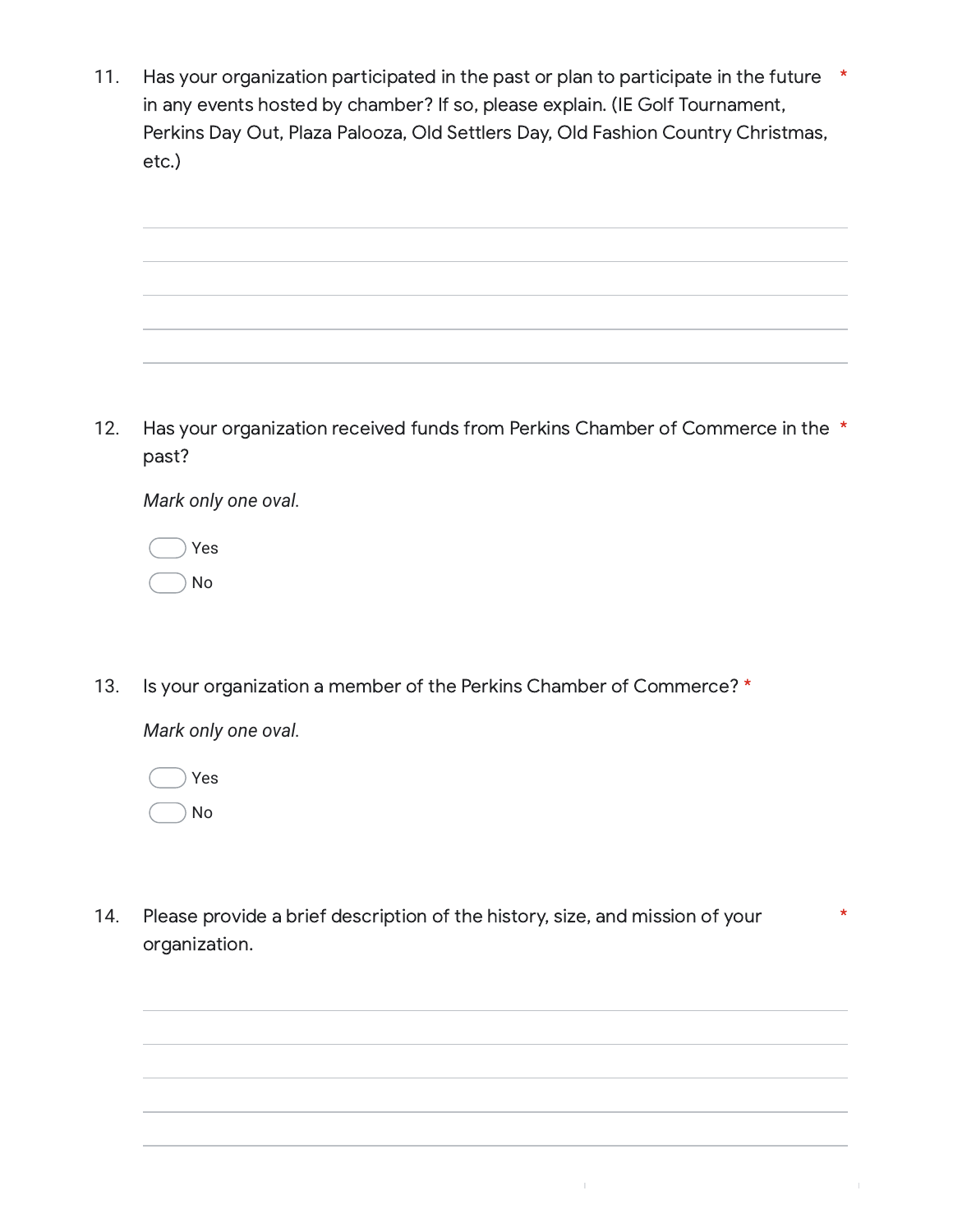- 15. Amount Requested \*
- 16. Please provide a paragraph as to how the grant funds would be used and the benefits these funds would give your organization. \*

17. What kinds of plans do you have in place to promote your organization within the  $*$ local community to raise awareness of your organization? Is there something specific Chamber could directly help with in regards to those plans?